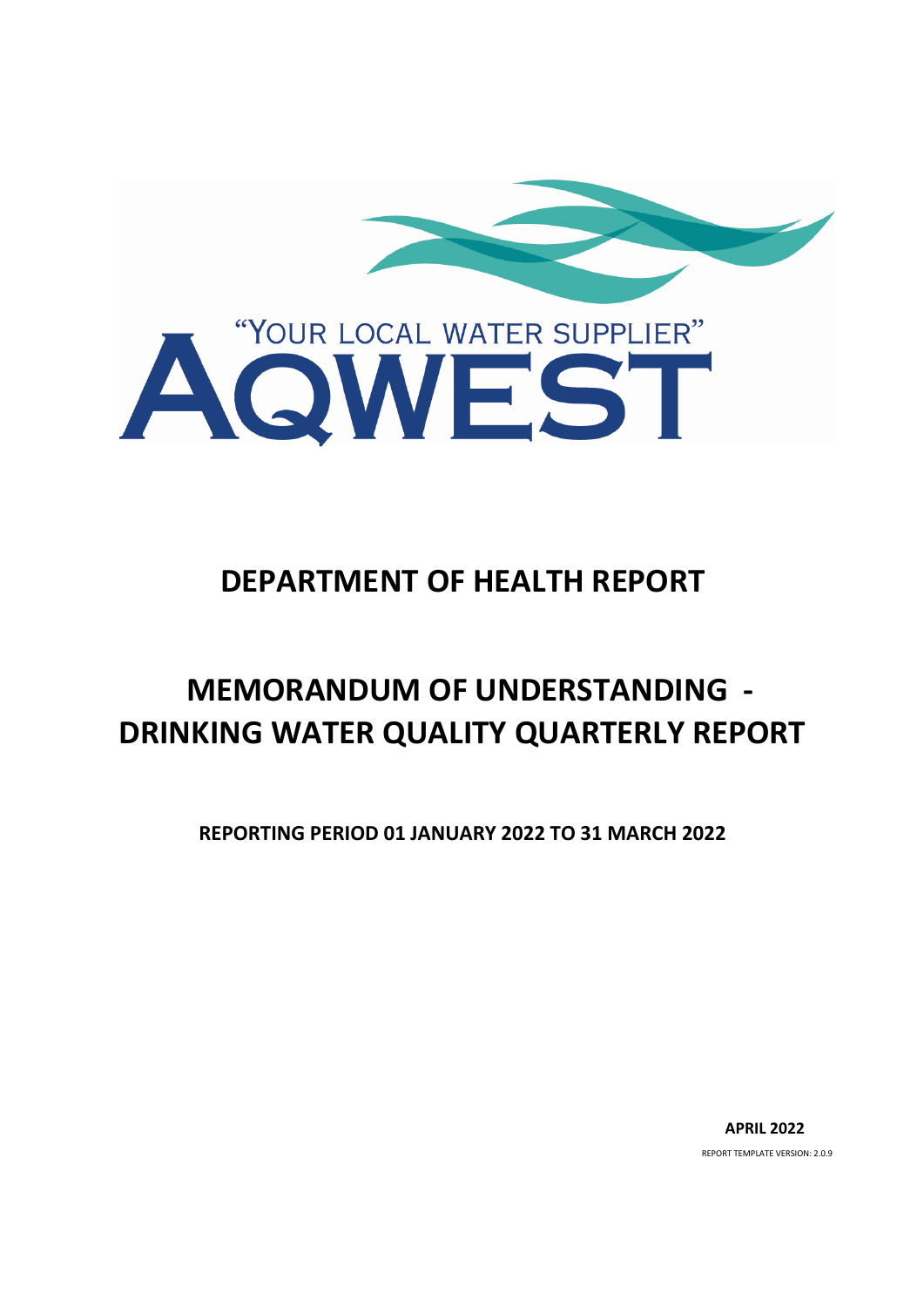# **Document Revision**

| Version # | Date Changed<br><b>Requested By</b> |                         | <b>Changes</b>                                          |  |  |  |
|-----------|-------------------------------------|-------------------------|---------------------------------------------------------|--|--|--|
| 2.0.8     | 23/04/2021                          | Water Quality Committee | Veta l <sup>*</sup> Update of layout to report          |  |  |  |
| 2.0.9     | 15/12/2021                          | Water Quality Committee | <b>N</b> *Document Revision update & link to ADWG added |  |  |  |

# **Assumptions and Explanations**

1) Field Assessable Tests (Chlorine Residual and pH) are undertaken by competent sampling staff from both Aqwest and City of Bunbury

2) As noted in ADWG, 0.6mg/L is the odour threshold of chlorine residual for most people.

In some instances it may be necessary to exceed the aesthetic guideline to maintain an effective disinfection residual throughout the system

3) Datasets presented and used for analysis in the report are from the Aqwest monitoring program which have been classed as assessable

4) Rounding has been undertaken for chlorine residual results to one decimal place to match ADWG, with values less than 5 rounded down and values equal or greater than 5 rounded up.

5) Web link to Australian Drinking Water Guidelines:

<https://www.nhmrc.gov.au/about-us/publications/australian-drinking-water-guidelines>

# **Legend:**

| Unit        | <b>Definition</b>                    |
|-------------|--------------------------------------|
| <b>CFU</b>  | Colony forming units                 |
| þ           | Detected                             |
| <b>ND</b>   | Not Detected                         |
| mL          | Millilitres                          |
| <b>ADWG</b> | Australian Drinking Water Guidelines |
| mg/L        | Milligrams per litre                 |
| μg/L<br>°C  | Micrograms per litre                 |
|             | Degrees Celsius                      |
| <b>NTU</b>  | Nephelometric turbidity units        |
| Bq/L        | Becquerels per litre                 |
| MFL         | Million Fibres per litre             |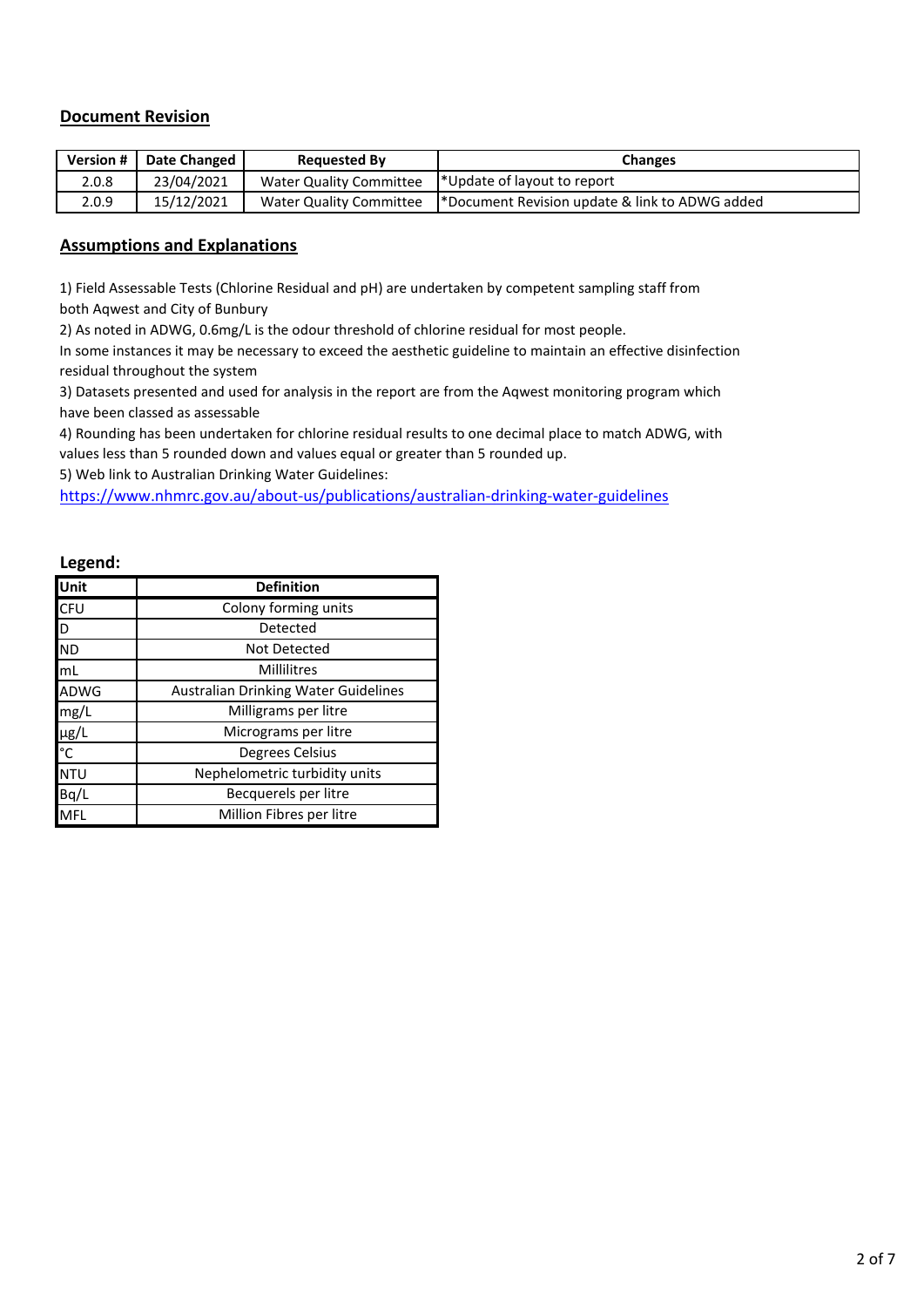# **1 Introduction**

# *1.1 Water Provider Information*

| Name:                             | Aqwest                        |
|-----------------------------------|-------------------------------|
| <b>Address:</b>                   | 5 Mackinnon Way, Bunbury      |
| Telephone:                        | +61 8 9780 9500               |
| <b>Facsimile:</b>                 | +61 8 9780 9509               |
| <b>Company Email:</b>             | aqwest@aqwest.com.au          |
| <b>Chief Executive Officer:</b>   | Gary Hallsworth               |
| <b>CEO E-Mail:</b>                | gary.hallsworth@aqwest.com.au |
| <b>DOH Liaison Officer:</b>       | Mark Crabtree                 |
| <b>DOH Liaison Officer Email:</b> | mark.crabtree@aqwest.com.au   |

# *1.2 System Information*

Aqwest supplies drinking water to a customer population base of approximately 33,000 with an average system demand of 18ML/day. Aqwest supplies drinking water via 7 water treatment plants, 4 reservoirs and 8 pump stations which all feed into one large interconnected zone.

# *1.3 Performance Summary*

Table 1 shows the overall performance of Aqwest's drinking water against the Australian Drinking Water Guidelines (ADWG) for the period of 01 January 2022 to 31 March 2022.

|                        |                      | <b>Compliance From</b><br>01 JANUARY 2022 to 31 MARCH 2022 |                        |                                                |
|------------------------|----------------------|------------------------------------------------------------|------------------------|------------------------------------------------|
|                        | Number of<br>Samples | Number of<br>Compliant<br>Samples                          | % Compliant<br>Samples | % Sample Compliance 12<br>Month Rolling Period |
| <b>Microbiological</b> |                      |                                                            |                        |                                                |
| Escherichia coli       | 121                  | 121                                                        | 100                    | 100                                            |
| Thermophilic Naegleria | 121                  | 121                                                        | 100                    | 100                                            |
| <b>Chemical</b>        |                      |                                                            |                        |                                                |
| <b>Health Related</b>  | 127                  | 127                                                        | 100                    | 100                                            |
| Non-Health (Aesthetic) | 127                  | 127                                                        | 100                    | 100                                            |
| Radiological           |                      |                                                            |                        |                                                |
| <b>Health Related</b>  | Nil                  | <b>NA</b>                                                  | <b>NA</b>              | 100                                            |

# **Table 1: Aqwest Performance Summary Table**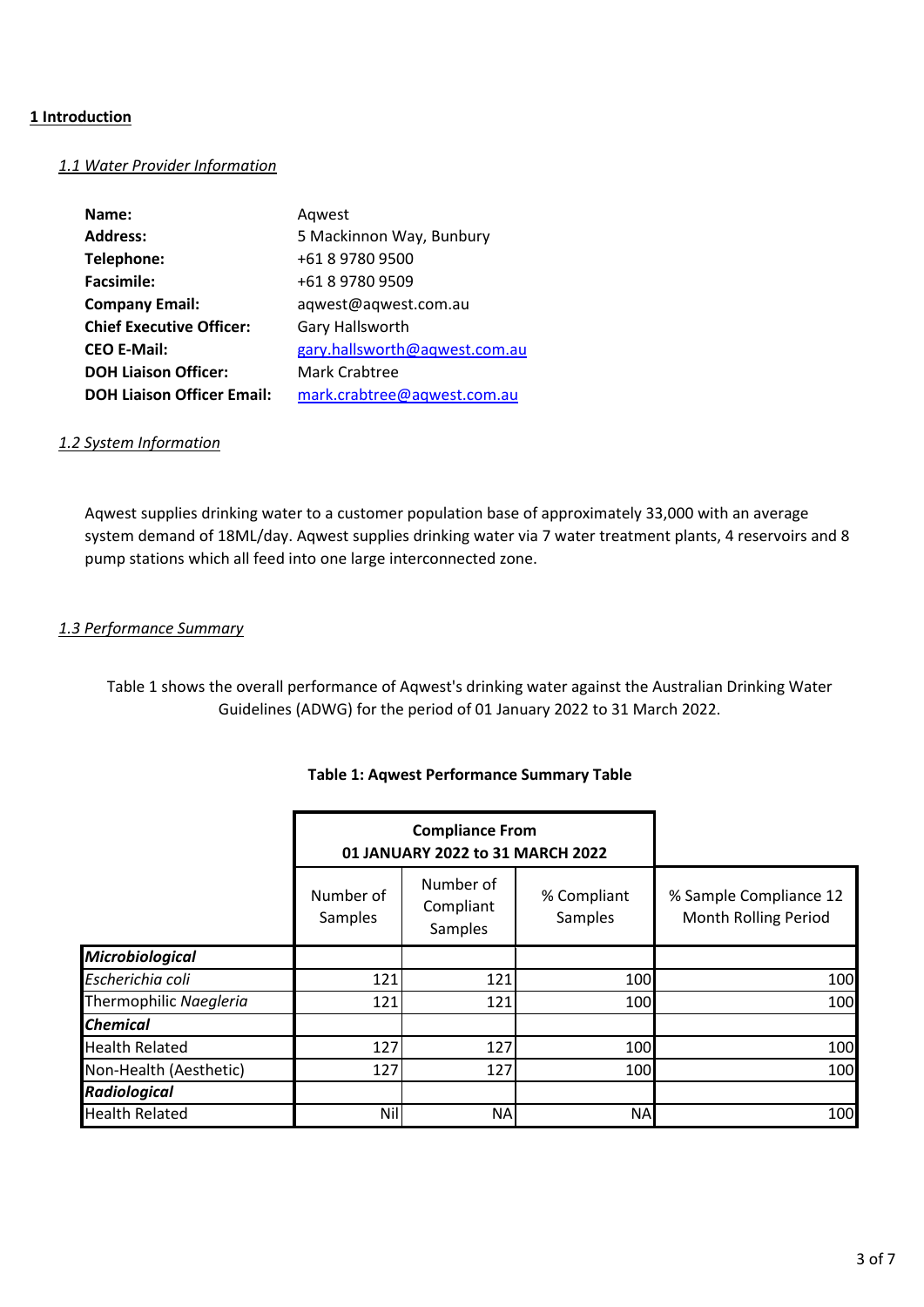#### **2 Microbiological**



#### **RETICULATION**

| <b>Characteristic</b>  | <b>Units</b> | <b>ADWG Health</b> | <b>Max</b> | Non-Compliance<br><b>Health</b> | <b>No Sampled</b> | % Health<br><b>Comlipance</b> |
|------------------------|--------------|--------------------|------------|---------------------------------|-------------------|-------------------------------|
| Escherichia coli       | CFU/100mL    |                    |            |                                 | 66                | 100                           |
| Thermophilic Naegleria | /250mL       |                    | ND         |                                 | 66                | 100                           |

# **STORAGE**

| <b>Characteristic</b>  | <b>Units</b> | <b>ADWG Health</b> | <b>Max</b> | <b>Non-Compliance</b><br><b>Health</b> | <b>No Sampled</b> | $%$ Health<br><b>Comlipance</b> |
|------------------------|--------------|--------------------|------------|----------------------------------------|-------------------|---------------------------------|
| Escherichia coli       | CFU/100mL    |                    | ≤I         |                                        | 55                | 100                             |
| Thermophilic Naegleria | /250mL       |                    | ND         |                                        | 55                | 100                             |

Table 2 lists those sample locations where non-compliant microbiological results were detected, and the remedial actions taken to rectify these non-compliances. An unpopulated table indicates that for the period of analysis, all results were compliant with the ADWG.

#### **Table 2: Non-Compliant Microbiological Results and Remedial Action.**

| Sample Date | <b>Sample Location</b> | Parameter | <b>Result</b> | Units | Guideline | <b>Comment</b> |
|-------------|------------------------|-----------|---------------|-------|-----------|----------------|
|             |                        |           |               |       |           |                |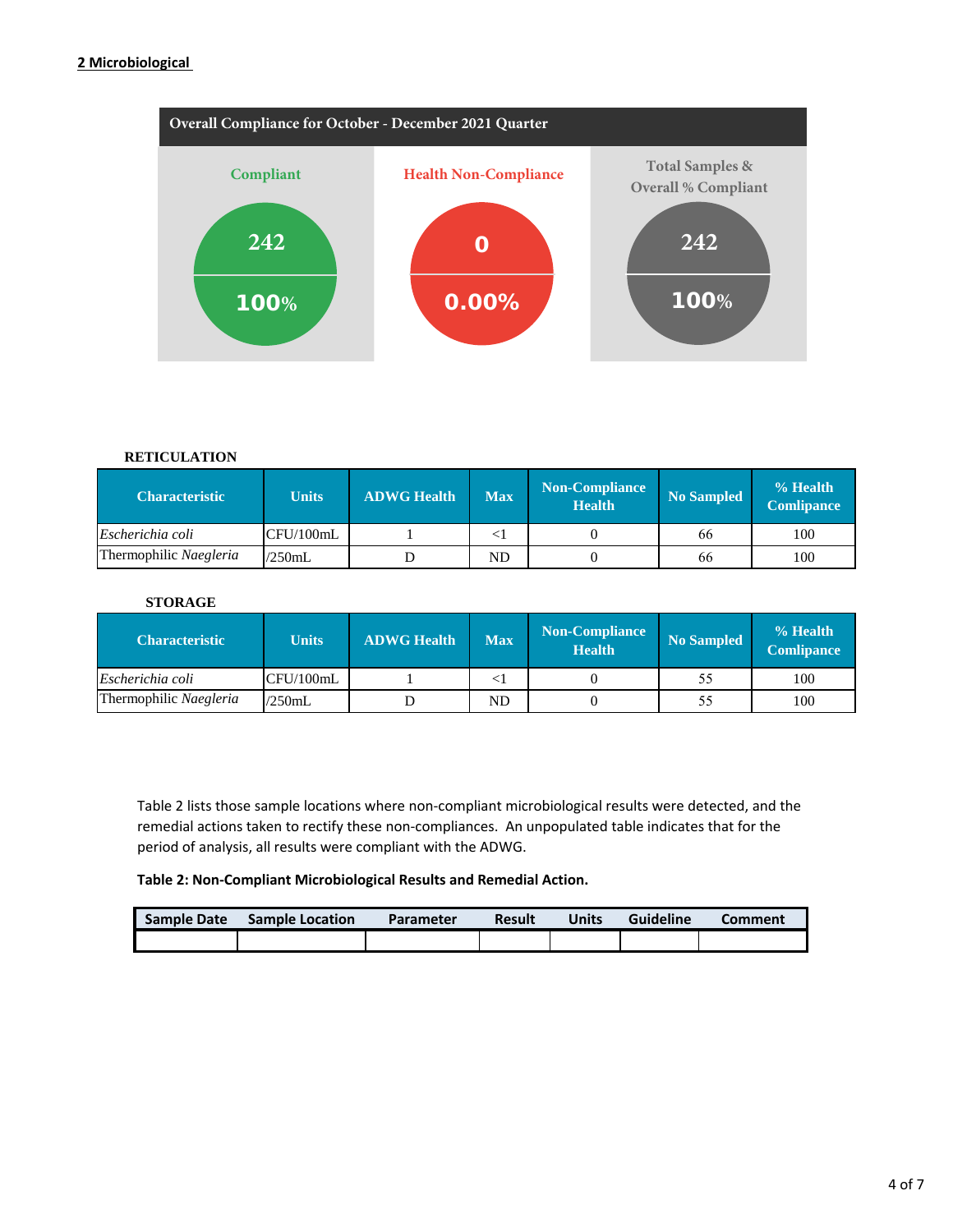# **3 Chemical**



#### **RETICULATION**

| <b>Characteristic</b> | <b>Units</b>            | <b>ADWG</b><br><b>Health</b> | <b>ADWG</b><br><b>Aesthetic</b> | <b>Max</b>      | Non-<br><b>Compliance</b><br><b>Health</b> | Non-<br><b>Compliance</b><br><b>Aesthetic</b> | <b>No Sampled</b> | % Health<br><b>Comlipance</b> | % Aesthetic<br><b>Compliance</b> |
|-----------------------|-------------------------|------------------------------|---------------------------------|-----------------|--------------------------------------------|-----------------------------------------------|-------------------|-------------------------------|----------------------------------|
| Chlorine              | mg/L                    | 5                            | 0.6                             | 0.72            | $\overline{0}$                             | 14                                            | 78                | 100                           | 88                               |
| Aluminium             | mg/L                    |                              | 0.2                             | < 0.01          | $\overline{0}$                             | $\bf{0}$                                      | 6                 | 100                           | 100                              |
| Ammonia (as NH3)      | mg/L                    |                              | 0.5                             | < 0.02          | $\theta$                                   | $\bf{0}$                                      | 6                 | 100                           | 100                              |
| Antimony              | mg/L                    | 0.003                        |                                 | < 0.001         | $\overline{0}$                             | $\bf{0}$                                      | 6                 | 100                           | 100                              |
| Cadmium               | mg/L                    | 0.002                        |                                 | < 0.0001        | $\overline{0}$                             | $\mathbf{0}$                                  | 6                 | 100                           | 100                              |
| Chloride              | mg/L                    |                              | 250                             | 120             | $\overline{0}$                             | $\bf{0}$                                      | 6                 | 100                           | 100                              |
| Chromium              | mg/L                    | 0.05                         |                                 | < 0.001         | $\theta$                                   | $\mathbf{0}$                                  | 6                 | 100                           | 100                              |
| Copper                | mg/L                    | $\mathfrak{2}$               | $\mathbf{1}$                    | 0.012           | $\overline{0}$                             | $\bf{0}$                                      | 6                 | <b>100</b>                    | 100                              |
| Fluoride              | mg/L                    | 1.5                          |                                 | 0.4             | $\overline{0}$                             | $\bf{0}$                                      | 6                 | 100                           | 100                              |
| Hydrogen Sulphide     | mg/L                    |                              | 0.05                            | < 0.05          | $\overline{0}$                             | $\bf{0}$                                      | 6                 | 100                           | 100                              |
| Iron                  | mg/L                    |                              | 0.3                             | 0.08            | $\theta$                                   | $\mathbf{0}$                                  | 6                 | 100                           | 100                              |
| Lead                  | mg/L                    | 0.01                         |                                 | 0.001           | $\overline{0}$                             | $\bf{0}$                                      | 6                 | 100                           | 100                              |
| Manganese             | mg/L                    | 0.5                          | 0.1                             | < 0.01          | $\overline{0}$                             | $\bf{0}$                                      | 6                 | 100                           | 100                              |
| Nickel                | mg/L                    | 0.02                         |                                 | < 0.001         | $\overline{0}$                             | $\bf{0}$                                      | 6                 | 100                           | 100                              |
| Nitrate-Nitrogen      | mg/L                    | 50                           |                                 | 0.06            | $\overline{0}$                             | $\bf{0}$                                      | 6                 | 100                           | 100                              |
| Nitrite               | mg/L                    | 3                            |                                 | < 0.01          | $\overline{0}$                             | $\bf{0}$                                      | 6                 | 100                           | 100                              |
| Sodium                | mg/L                    |                              | 180                             | 61              | $\overline{0}$                             | $\bf{0}$                                      | 6                 | 100                           | 100                              |
| Sulfate               | mg/L                    |                              | 250                             | $\overline{19}$ | $\overline{0}$                             | $\bf{0}$                                      | 6                 | 100                           | 100                              |
| Zinc                  | mg/L                    |                              | 3                               | 0.012           | $\overline{0}$                             | $\bf{0}$                                      | 6                 | 100                           | 100                              |
| Cvanide               | mg/L                    | 0.08                         |                                 | < 0.005         | $\Omega$                                   | $\bf{0}$                                      | 6                 | 100                           | 100                              |
| Acrylamide            | $\mu$ g/L               | 0.2                          |                                 | < 0.1           | $\overline{0}$                             | $\mathbf{0}$                                  | 6                 | 100                           | 100                              |
| Trichloroethylen      | $\mu$ g/L               |                              |                                 | < 0.5           | $\Omega$                                   | $\mathbf{0}$                                  | 6                 | 100                           | 100                              |
| Toluene               | ug/L                    | 800                          | 25                              | < 0.5           | $\theta$                                   | $\bf{0}$                                      | 6                 | 100                           | 100                              |
| Xylene                | ug/L                    | 600                          | 20                              | $\leq$ 3        | $\overline{0}$                             | 0                                             | 6                 | 100                           | 100                              |
| Epichlorohydrin       | ug/L                    | 0.5                          |                                 | < 0.5           | $\overline{0}$                             | $\bf{0}$                                      | 6                 | 100                           | 100                              |
| Benzo(a)pyrene        | $\mu$ g/L               |                              |                                 | < 0.01          | $\Omega$                                   | $\bf{0}$                                      | 6                 | 100                           | 100                              |
| Carbon Tetrachloride  | $\mu$ g/L               | 3                            |                                 | < 0.5           | $\theta$                                   | $\bf{0}$                                      | 6                 | 100                           | 100                              |
| <b>Hardness</b>       | mg/L                    |                              | 200                             | 100             | $\theta$                                   | $\bf{0}$                                      | 6                 | 100                           | 100                              |
| pH                    |                         |                              | $6.5 - 8.5$                     | 7.7             | $\overline{0}$                             | 0                                             | 78                | 100                           | 100                              |
| <b>TDS</b>            | mg/L                    |                              | 600                             | 360             | $\theta$                                   | $\bf{0}$                                      | 6                 | 100                           | 100                              |
| Temperature           | $\overline{\mathbf{C}}$ |                              |                                 | 30.5            | $\overline{0}$                             | $\bf{0}$                                      | 78                | 100                           | 100                              |
| Turbidity             | <b>NTU</b>              |                              | 5                               | 0.2             | $\overline{0}$                             | $\bf{0}$                                      | 6                 | 100                           | 100                              |
| Alkalinity            | mg/L                    |                              |                                 | 100             | $\overline{0}$                             | $\bf{0}$                                      | 6                 | 100                           | 100                              |
| Asbestos              | <b>MFL</b>              |                              |                                 | < 0.2           | $\theta$                                   | $\bf{0}$                                      | 6                 | 100                           | 100                              |
| Bromodichloromethane  | $\mu$ g/L               |                              |                                 | $\overline{1}$  | $\overline{0}$                             | 0                                             | 6                 | 100                           | 100                              |
| <b>Bromoform</b>      | $\mu$ g/L               |                              |                                 | 4.2             | $\overline{0}$                             | 0                                             | 6                 | 100                           | 100                              |
| Chloroform            | $\mu$ g/L               |                              |                                 | $\leq$          | $\overline{0}$                             | $\bf{0}$                                      | 6                 | 100                           | 100                              |
| Dibromochloromethane  | $\mu$ g/L               |                              |                                 | $\leq$          | $\overline{0}$                             | $\bf{0}$                                      | 6                 | 100                           | 100                              |
| <b>Total THMs</b>     | $\mu$ g/L               | 250                          |                                 | 4.2             | $\overline{0}$                             | $\bf{0}$                                      | 6                 | 100                           | 100                              |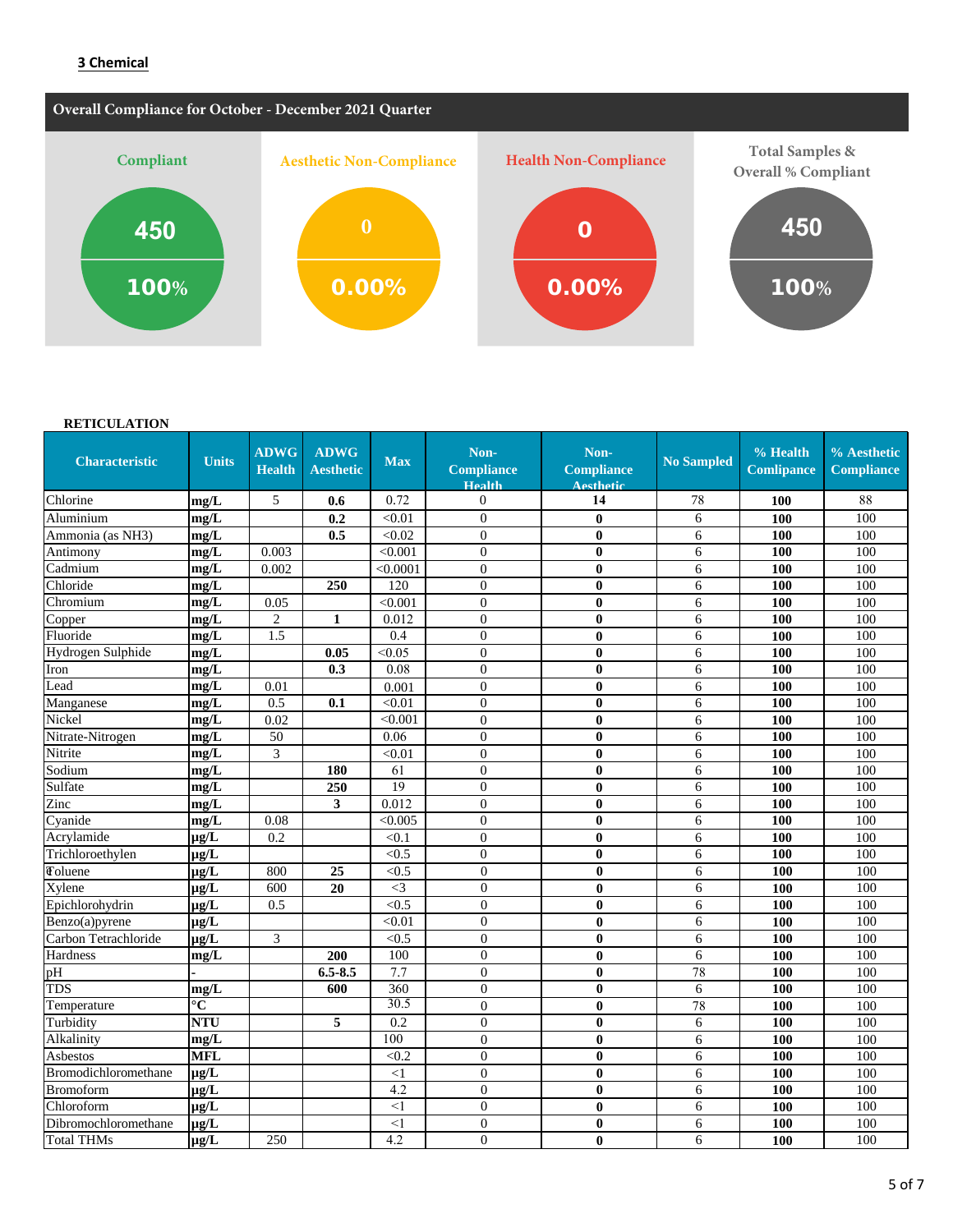#### **3 Health Related**

Table 3 lists those sample locations where non-compliant health related results were detected, and the remedial actions taken to rectify these non-compliances. An unpopulated table indicates that for the period of analysis, all results were compliant with the ADWG.

#### **Table 3: Non-Compliant Health Related Results and Remedial Action.**

| Sample Date Sample Location | Parameter | <b>Result</b> | <b>Units</b> | <b>Guideline</b> | Comment |
|-----------------------------|-----------|---------------|--------------|------------------|---------|
|                             |           |               |              |                  |         |

#### **4 Non-Health Related (Aesthetic) Chemical**

Table 4 lists those sample locations where non-compliant non-health related (Aesthetic) results were detected, and the remedial actions taken if required. An unpopulated table indicates that for the period of analysis, all results were compliant with the ADWG.

Note: Customer perception of water quality is heavily influenced by aesthetic concerns, and in an era of increasing public expectations of water suppliers, these aesthetic issues may need to be addressed in order to improve customer satisfaction.

#### **Table 4: Non-Compliant Non-Health Related (Aesthetic) Chemical Results and Remedial Action.**

| Sample Date Sample Location | <b>Parameter</b> | <b>Result</b> | Units | Guideline | Comment |
|-----------------------------|------------------|---------------|-------|-----------|---------|
|                             |                  |               |       |           |         |

#### **5 Radiological**

No Samples taken this quarter.

#### **5 Radiological Related**

Table 5 lists those sample locations where non-compliant Radiological results were detected, and the remedial actions taken to rectify these non-compliances. An unpopulated table indicates that for the period of analysis, all results were compliant with the ADWG.

Note: Completed Annually, latest Radiological testing completed April 2021.

#### **Table 5: Non-Compliant Radiological Related Chemical Results and Remedial Action.**

| Sample Date Sample Location | <b>Parameter</b> | <b>Result</b> | <b>Units</b> | Guideline | Comment |
|-----------------------------|------------------|---------------|--------------|-----------|---------|
|                             |                  |               |              |           |         |